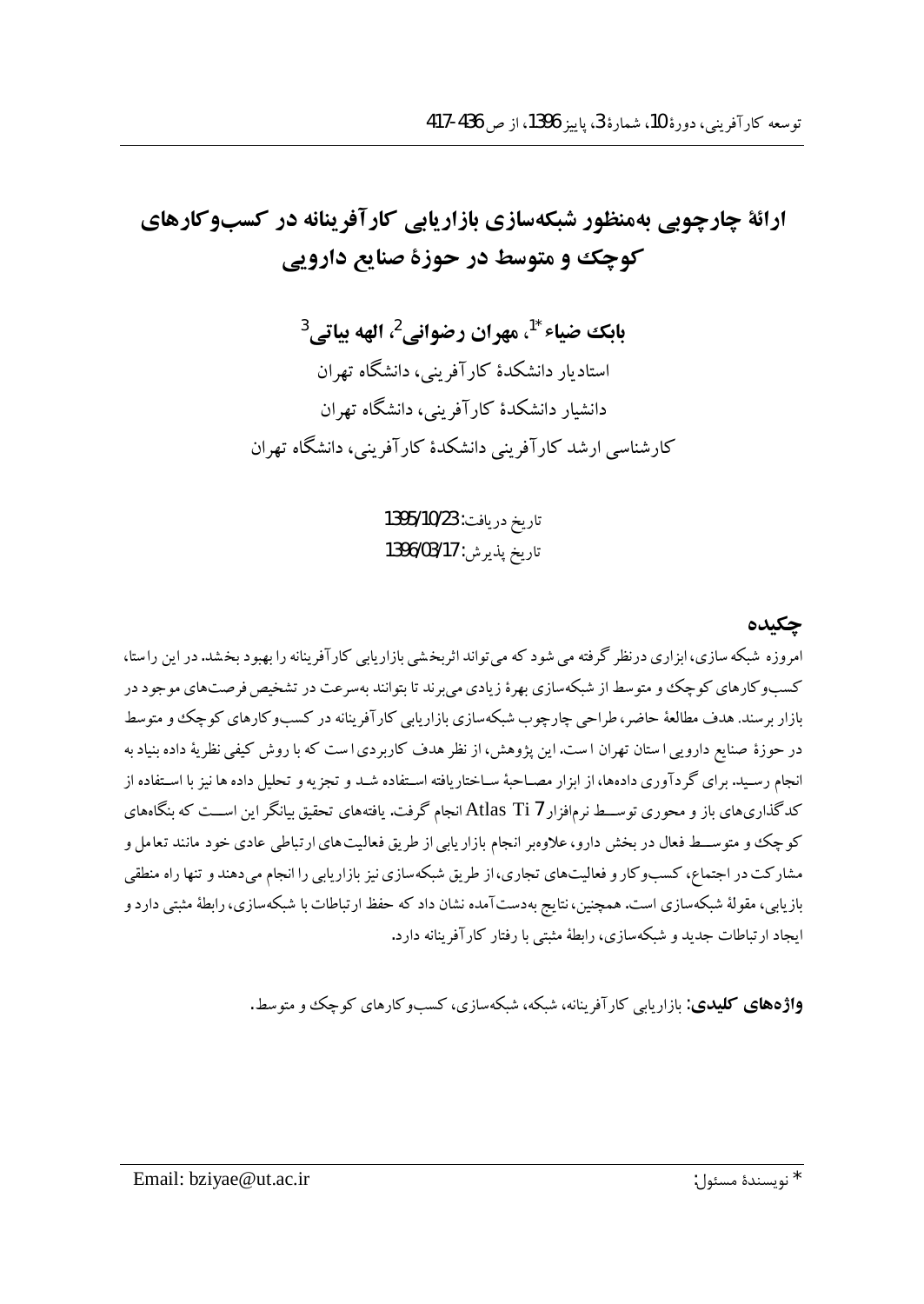مقدمه

امروزه، موضوع شبکهسازی بهعنوان ابزاری برای اثربخشی بازاریابی کسب وکارها، شناسایی شده است. شبکهها و فعالیتهای شبکه، بهعنوان یک روش کارآفرینانه، توسط شرکتها و بهمنظور بهبود و توسعهٔ محصول جدید، معرفی شرکت به مشتریان جدید، گسترش منابع و بهبود ساختار قيمت گذاري سازمان به كار گرفته مي شوند (Franco et al., 2014). براساس چنين شواهد تجربي، وضوح اندكي نسبت به آنچه در شرايط «شبكه» و «شبكهسازي» بدان.عني است، وجود دارد. بهعلاوه، اینکه چرا و راههایی که شبکهها تأثیر مثبت در اثربخشی بازاریابی سازمانها دارند در زمانی که بهصورت کارآفرینانه استفاده میشود، شناخته نشده است. یکی از دلایل مهم این است که تا به امروز، تعداد کمی از محققان بهدنبال کشف آنچه در شبکههایی که در آن سازمانها تعبیه شده یا تأثیری که این محتوا بر اثربخشی بازاریابی دارد، بودهاند (Shaw, 2009). تحقیقات نشان میدهد، شبکهها عرصهٔ مهمی از تحقیقات کارآفرینی است. شبکهها برای ایجاد سهم مهمی در فرایندهای نوآوری شرکتهای کارآفرینانه شناخته شدهاند (Mouzas, 2006)؛ برای مثال، با همکاری از طریق شبکه، شرکتهای کارآفرینانه برای فعالیت شناخته می شوند و اطلاعات علمي و فني خو د را به شبو هاي كه توسعهٔ محصول جديد و انتقال فناو دي تشويق مي كند به اشتراک می گذارند (Rocks et al., 2005). در ادامه، شبکههای یافتشده برای تشویق ادغام و به اشتراک گذاری منابع در میان شرکتهای با اندازهٔ کوچک تر، آنها را قادر به توسعهٔ محصولات جديد و رقابت با همتايان بزرگءتر خود مي كند.

رویداد شبکهٔ کسبوکار در سراسر جهان افرادی را با هم از گروههای بسیار ماهر و کارآفرینان بااستعداد سازماندهی می کند که حول محور ارتباطات، تسهیم، ایجاد و توسعهٔ ایدهها با هم متحد می شوند. این رویدادها، افراد را با تجربیات و پیشینههای مختلف به خود جذب می کند. همهٔ این افراد در جستوجوی ارتباطات، الهامبخشیدن، مشاوره، فرصتها و مربی گری هستند. برای کارآفرینان که کسبوکاری را شروع میکنند، شبکهٔ کسبوکار مزایا و فرصتهای مهمی را فراهم مي آورد. زماني كه يك كسبوكار توسعه مي يابد، چالش هايي كه با آنها روبهرو مي شود نیز رشد می کنند. کار آفرینان بنیانگذاری کسبوکار نوپا، اغلب در مرحلهٔ تشکیل یک کسبوکار بهدنبال منافع مختلف از شبکهسازی هستند (Felzensztein and Gimmon, 2009**).** 

کسبوکارها در شبکه، محصول نهایی شرکت را عرضه میکنند. شبکهٔ بنگاه، تنوع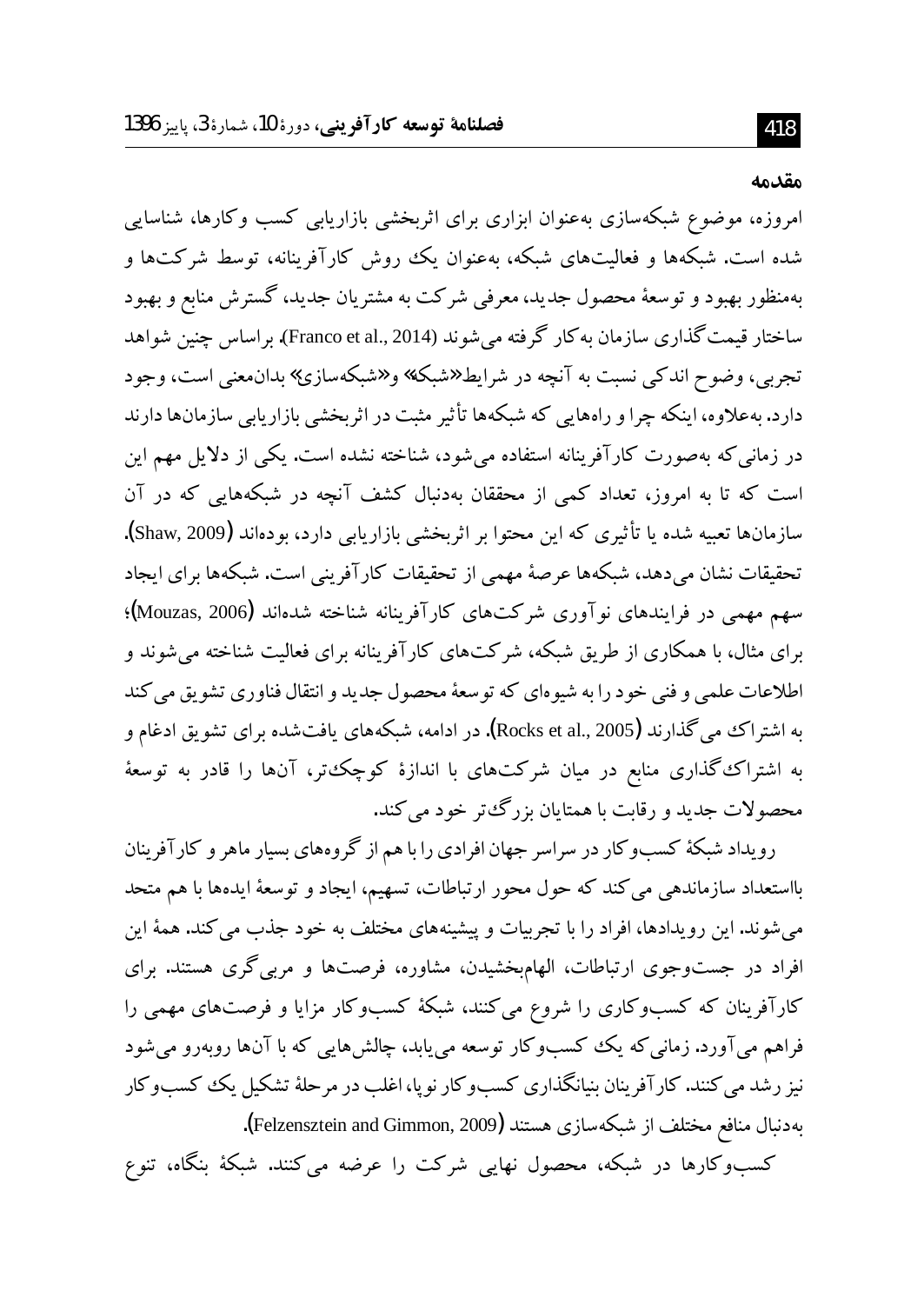وسیعتری از عملیات درون $بازمانی را در زنجیرهٔ ارزش خود نسبت به بنگاههایی که شبکه$ ندارند، انجام میدهند. از سوی دیگر، شرکتهای کوچک و متوسط از شبکهسازی بهره زیادی می برند؛ زیرا کمهزینه و مؤثر و از دیدگاه آنها مناسب با محدودیتها و امکانات موجود است. همچنین، رابطهها موجب ارتقای بازاریابی از طریق توصیهای نیز می شود (رضوانی وهمکاران، 1393)؛ بنابراین، در این میان شبکهسازی در بازاریابی وجود نداشته و این در شرایط موجود، شکافی بزرگ است و ایجاد شبکه در بازاریابی کسبوکارهای کوچک و متوسط می تواند این شکاف را از بین برده و فرایند بازاریابی را سرعت بخشد. دو دلیل عمده که شرکتهای کوچک و متوسط باید بهدنبال تشکیل شبکه باشند به ترتیب عبارتاند از: 1. شرکتهای کوچک و متوسط قیود مشابه، مشکلات مشابه و فرصتهای مشابه دارند؛ 2. خطمشی شبکهای، تسهیلات شبکهای متناسب با ضرورتها و نیازهای شرکتهای کوچک و متوسط فراهم می کند.

با توجه به مطالب ذکر شده و با توجه به اینکه تاکنون تحقیقی در زمینهٔ شبکهسازی بازاریابی شرکتهای دارویی انجام نشده است، تحقیق حاضر بهدنبال طراحی چارچوب شبکهسازی بازاریابی کارآفرینانه در کسبوکارهای کوچک و متوسط در حوزهٔ صنایع دارویی است. درواقع، هدف یژوهش حاضر، شناسایی نحوهٔ ارتباط کسبوکارهای صنعت دارویی با یکدیگر است. آنها با ایجاد یک شبکهٔ ارتباطی و رقابت همکارانه، مسائل کسبوکار را به کمک بكدبگر حل می كنند.

## مباني نظري و پيشينهٔ تحقيق

مفهوم شبکهسازی و رویکرد شبکهای در مطالعات سازمانی، الگوی تازهای تلقی می شود که خاستگاه اصلی آن علوم اجتماعی و نظریهٔ نقشها است و در رفتار سازمانی و توسعهٔ کسبوکارهای کوچک و متوسط بهکار گرفته می شود (Pakhe et al., 2006). شبکهها نه تنها بر افراد بلکه بر ادارهٔ امور، توسعه، نگهداری و استقرار کسبوکارها اثر می گذارند ( Nelson, 2001). امروزه، شبکهها را عامل بازسازی معماری تجارت جهانی میدانند (Lofsten, 2016). عملکرد در شبکه نیز با معیارهای نامشهود مانند رضایت یا رسیدن به اهداف و با معیارهای مشهود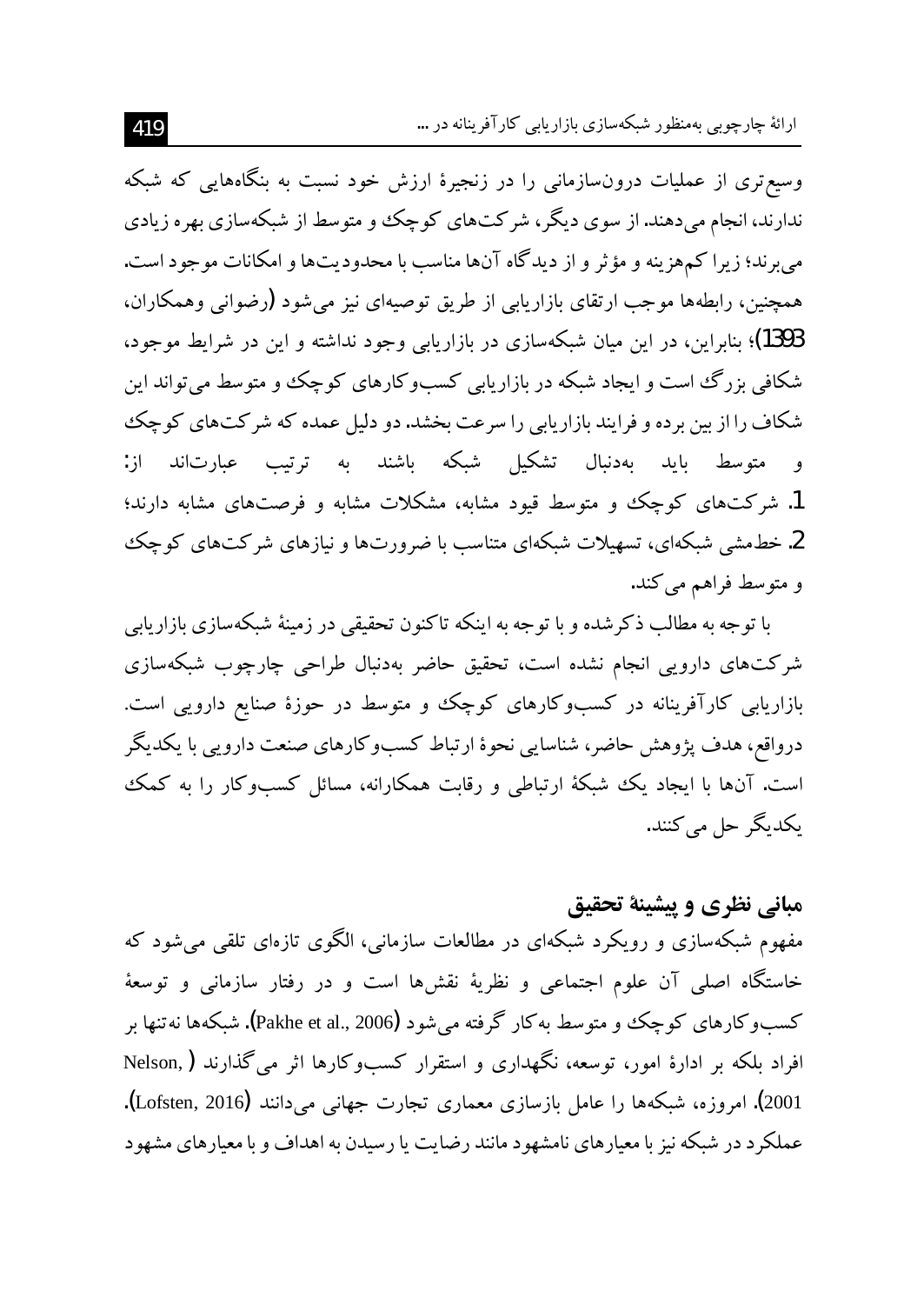مانند سود نيز سنجيده مي شود (Moeller, 2010).

تئوری شبکههای صنعتی فرض می کند که شرکتها در بازارهای صنعتی از طریق ارتباطات طولانی مدت به یکدیگر مرتبط هستند و با ایجاد رابطه، کانالهای مختلف اجتماعی و فنی ایجاد مي شوند (Resnick et al., 2011**). همچنين، ال**گوي شبكه بر نياز به توسعهٔ تدريجي دانش بازار و نیاز به یادگیری از طریق تعامل با دیگر شرکتها تأکید می کند. دلایل زیادی برای ورود بنگاهها به شبکهها وجود دارد که کاهش هزینهها یکی از دلایل اساسی آن است ( Felzensztein and Gimmon, 2009). درک مهارتهای جدید و دانش موجود، یکی از دلایل مهم ورود بنگاهها به شبکههاست (Mouzas, 2006). دلیل مهم دیگر برای ایجاد شبکه و مشارکت در رابطه بین بنگاههای تجاری، انتخاب راهبرد شبکهسازی برای کسب تعادل بین همکاری و رقابت است (Lofsten, 2016). مؤسسات عضو شبکه، برای دسترسی به مزایایی مانند فناوری، دانش فنی، کاهش ریسک و صرفهجویی های ناشی از مقیاس با یکدیگر رابطه برقرار می کنند ( Tsolakis ۔<br>2015). همچنین، بازیگران یک شبکه برای دسترسی به مزیتهایی مانند دانش فنی جدید، سرقفلی، مشارکت در ریسک و صرفهجویی ناشی از مقیاس با یکدیگر ارتباط برقرار می کنند (Resnick et al., 2011). يكي از مهمترين شاخصها در تحليل شبكهها، شاخص درجهٔ توسعه و عمق شبکه است (احمدی و همکاران، 1391). این شاخص بهطور خلاصه، نشاندهندهٔ تعداد روابط هر عضو است که به دو شاخص درجهٔ واگرایی و درجهٔ همگرایی تقسیم میشود؛ بنابراین، براي بهدستآوردن درجهٔ هر عضو كافي است ارتباطات وي شمرده شود. شاخص اول، سهولت یک عضو در دسترسی به اعضای دیگر از طریق ارتباطات مستقیم یا غیرمستقیم است. شاخص دیگری به نام ارتباطبخشی وجود دارد که حاکمی از قرارگرفتن عضو در کوتاهترین مسیر بین سایر اعضا است. هرچه میزان ارتباط بخشی عضو در شبکه افزایش پابد، نشاندهندهٔ بحرانی بودن موقعیت عضو برای کل شبکه، از نظر حفظ ثبات و پایداری ساختار شبکه است (Hallback and Gabrielsson, 2013). دسته دومی از شاخص ها وجود دارند که هدف از کاربرد این شاخص ها، دستبایی به خوشهها در کل شبکه است. بهعبارت دیگر، هدف از خوشهندی شبکهها تفکیک آن به گروههای مجزا است (Tsolakis, 2015). دستهٔ سومی از شاخص ها برای تحلیل کل شبکه به کار گرفته می شوند. با تحلیل کل شبکه می توان درجهٔ تشابه ساختاری بین اعضا را محاسبه کر د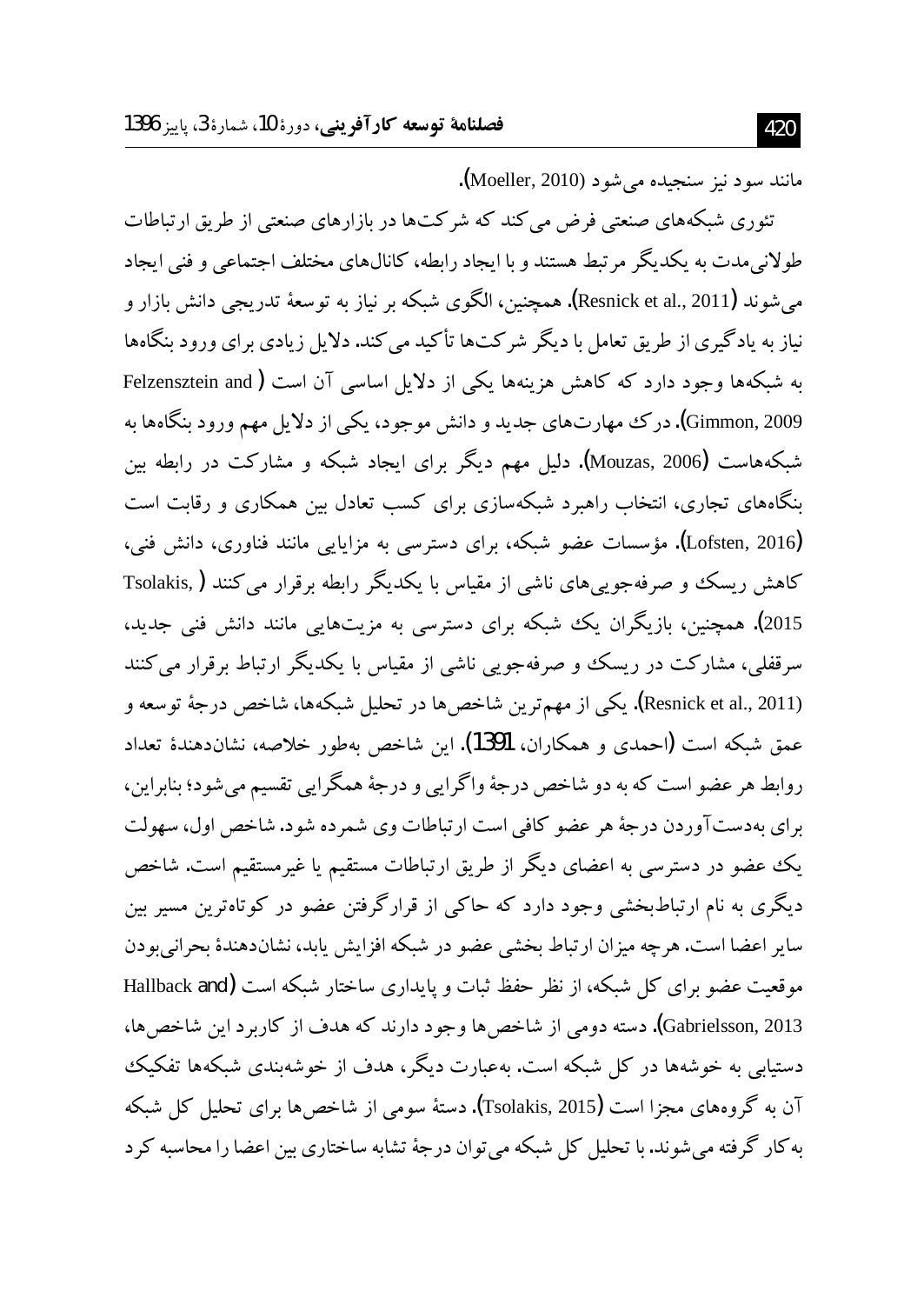و بدین تر تیب، به تفکیک و خلاصهسازی کارکردها در شبکه پرداخت (Karlsson and Stough, 2015). این تفکیک ها در تحلیل شبکههای کارآفرینی اهمیت فراوانی دارند؛ برای مثال، می توان با تحلیل تشابهات ساختاری نسبت به دستهبندی عناصر تشکیل دهندهٔ یک شبکهٔ کارآفرینی به منبع، انتقالدهنده، گیرنده و عناصر غیربرخوردار و نیز با لحاظکردن یویایی شبکهٔ کارآفرینی در طول زمان نسبت به مطالعهٔ تحولات ساختار فرصت به ساختار منابع اقدام کرد (مبارکی و همكاران، 1391).

یکی از منفعتهای اصلی شبکهها برای کارآفرینان، امکان دسترسی آنها به اطلاعات و آگاهي و مشورت کردن است (فتحاللهزاده، 1393). حل مسئله و نيز برخي از ارتباطاتي که منابع چندگانه پدید می آورند، از دیگر منافع پیوستن به شبکهها است. در شرایط دینامیک و نامطمئنی که فعالیتهای کارآفرینان آغاز می شود، صاحبان منابع (سرمایهگذاران بالقوه) مایل هستند اطلاعاتی بیابند که در راستای سنجش درجهٔ ریسک بالقوهٔ موجود، آنها را یاری کند ( Jones and Rowley, 2011**).** آندرسون و همکاران<sup>1</sup> در یژوهش خود با ارائهٔ الگویی، سعی در تبیین جریان دانش و تغییرات شبکهها داشتند. براساس یافتههای این محققان، دانش تحت شرایط مختلفی از یک بازیگر در شبکه به بازیگر دیگری انتقال می یابد و افراد بهدلیل اینکه شبکهها این روابط را بهصورت تسهیل شده در اختیارشان قرار میدهند با آنها درگیر میشوند که کارایی شان را افزایش خواهد داد (Andersson et al., 1994). توانایی یک عضو شبکه در دریافت این دانش، به ساختار شبکه و کیفیت روابط در شبکه بستگی دارد. آنچه در فرایند اشتراک دانش توسط اعضای شبکه مهم بهنظر می رسد، دستیابی به منابع بسیاری است که با دانش جذب شده ارتباط دارند. درحقیقت، شبکه قوی تر و روابط بین مشتری، شرکت و تأمین کنندگان قوی تر می شود (Andersson et al., 1994).

موزاس <sup>2</sup> (2006) در مطالعهٔ خود به موضوع فعالیتهای بازاریابی در شبکهها پرداخت. نتایج تحقیق نشان داد که فعالیت بازاریابی، بهعنوان یک جریان ابتکاری یافتن وانجامدادن آنچه برای هر سازمان در شبکهٔ مربوط به آن امکان پذیر است، دیده می شود. در یژوهشی دیگر، راکس و

2. Mouzas

<sup>1.</sup> Andersson et al.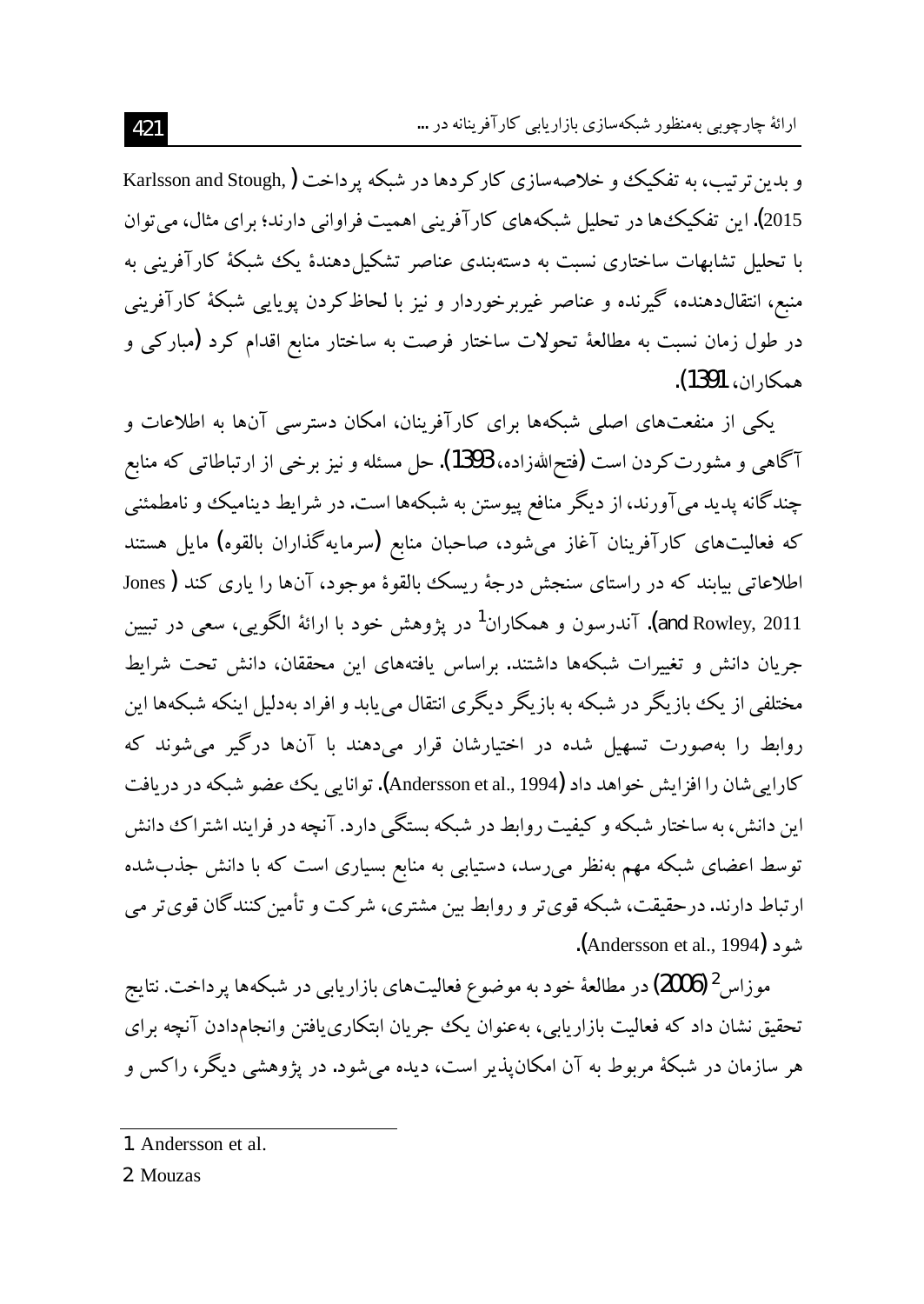همکاران<sup>1</sup> (2007) مطالعهای با عنوان «توسعهٔ بازاریابی راهبردی از طریق استفاده از شبکههای بازاریابی» انجام دادند که بینشی برای استفاده از شبکههای بازاریابی در یک کانال توزیع از نظر اجزای ساختاری، اندازهٔ شبکه، رسمیٖبودن تنوع، تراکم، ثبات و انعطافپذیری که شناسایی و ارزیابی شده است، ارائه کرد. در تحقیق دیگر، بهراد (1393) به شناسایی تأثیر استفاده از شبکههای اجتماعی مجازی بر بازاریابی کارآفرینانه پرداخت. در این راستا، همچنین فتحاللهزاده (1393) تأثیر ابعاد بازاریابی کارآفرینانه بر عملکرد نوآورانهٔ فعالیتهای بازاریابی شرکتهای کو چک و متوسط را مطالعه کر د.

روششناسی

روش تحقیق حاضر از نظر هدف، از نوع کاربردی و از نظر نحوهٔ بهدستآوردن دادهها از نوع تحقیق کیفی و روش داده بنیاد است. بهمنظور گردآوری داده از تکنیک مصاحبهٔ ساختاریافته استفاده شد و نیز مهمنظور تجزیه و تحلیل دادهها از کدگذاریهای باز و محوری با استفاده از نرمافزار Atlas Ti 7 استفاده شد. در این پژوهش، پس از گردآوری دادهها از طریق مصاحبه و تنظیم آن بهصورت نوشتاری، چند بار بهدقت متن ها بازنگری شده و در این راستا، با استفاده از حاشیهنویسی و یادداشت گذاری در کنار متنها بخشهایی از این متن نوشتاری مانند عبارت یا جملهٔ انتخاب که حاوی اطلاعات است، مشخص شده و هر بخش بهصورت یک ککد انتخاب و سيس تجزيه و تحليل صورت يذيرفته است.

جامعهٔ آماری در این پژوهش، شرکتهای دارویی هستند، این شرکتها در سبدهای گوناگون دارویی، محصولات دارویی تولید یا عرضه می کنند. همچنین، روش نمونهگیری بهصورت غير تصادفي هدفمند است.

در پژوهش حاضر، پس از انجام هشت مصاحبه پژوهشگران به این نتیجه رسیدند که یاسخهای دادهشده در مصاحبهها بهاندازهای به همدیگر شباهت دارند که به تکر اریشدن یاسخها منجر شده و دادههای جدیدی در آنها وجود ندارد. تعداد مصاحبهها تا 8 شرکت به کفایت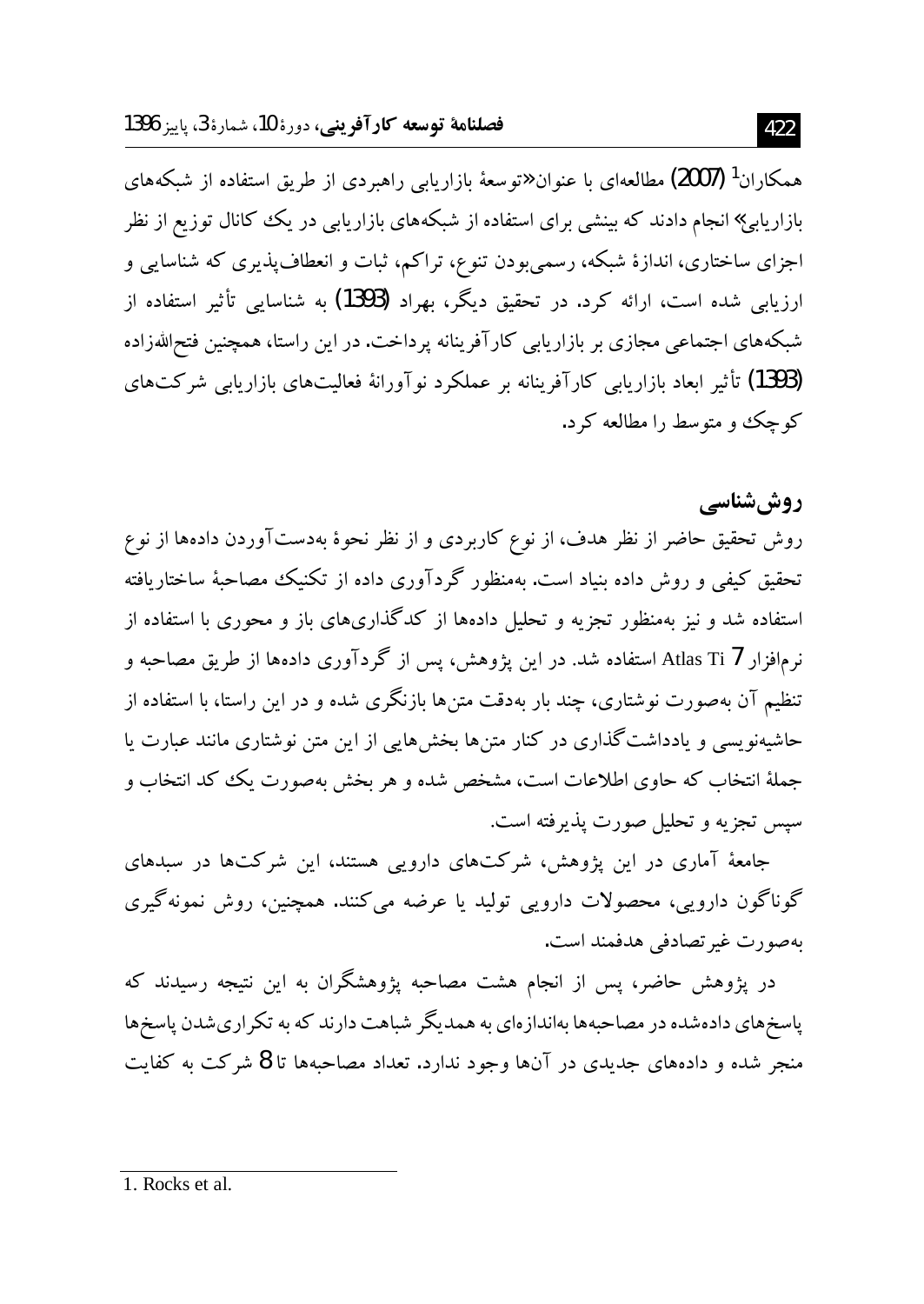ارائهٔ جارجویی بهمنظور شبکهسازی بازار بابی کارآفرینانه در …

دادهها و اشباع نظری<sup>1</sup> رسید. منطق کفایت دادههای جمعآوریشده، بهعنوان حد کامل<sub>ا</sub>بودن دادهها مدنظر قرار گرفت. معيار انتخاب نمونهٔ تناسب بين تجربهٔ مصاحبهشوندگان و سؤال پژوهش است که با عنوان تناسب تجربه<sup>2</sup>نامیده می شود. معیار دیگر، وجود ویژگ<sub>ه ه</sub>ای بک مطلع خوب که با عنوان کیفیت شخصی شرکت کننده نامیده می شود. در این پژوهش، بهجای به دستآوردن اطلاعات از کسانی که بهراحتی در دسترس قرار می گیرند، اطلاعات از افراد یا گروههای خاصی جمع آوری شده است که قادر به ارائهٔ اطلاعات مورد نظر هستند؛ زیرا آنها تنها افرادی هستند که می توانند اطلاعاتی دربارهٔ شبکهسازی بازاریابی شرکتهای دارویی ارائه دهند. از آنجاکه هدف در این پژوهش، طراحی چارچوب بازاریابی کارآفرینانه است، افراد مورد مطالعه در این تحقیق براساس سابقه در صنعت دارویی، شناخت کامل از بازار دارو و تحصيلات مرتبط با موضوع دارو انتخاب شدند.

راهبردهای بهکاررفته برای روایی و پایایی در این تحقیق، شامل ردیابی حسابرسی گونه، بازبینی در زمان کدگذاری، طبقهبندی یا تأیید نتایج با مراجعه به آزمودنیها، تأیید همکاران پژوهشی و کفایت منابع مورد ارجاع هستند. برای کسب اطمینان از روایی پژوهش یا دقیـق بـودن يافتهها، بازبيني توسط اعضا و بررسي توسط همكار صورت يذيرفت.

برای محاسبهٔ پایایی مصاحبهها با روش توافق درون موضوعی دو کدگذار، محققان از یک همکار یژوهش (کدگذار) استفاده کرده و چند مصاحبه بهصورت تصادفی، انتخاب و كدگذاري شد. در اين تحقيق، پايايي بين دو كدگذار حدود 85% است.

بافتهها توصیف جمعیتشناختی نمونههای تحقیق در جدول 1 همراه با فراوانی و درصد هرکدام از طبقات نشان داده شده است.

## جدول 1. توصيف جمعيتشناختي نمونهٔ يژوهش

1. Theoretical Saturation 2. Experiential Fit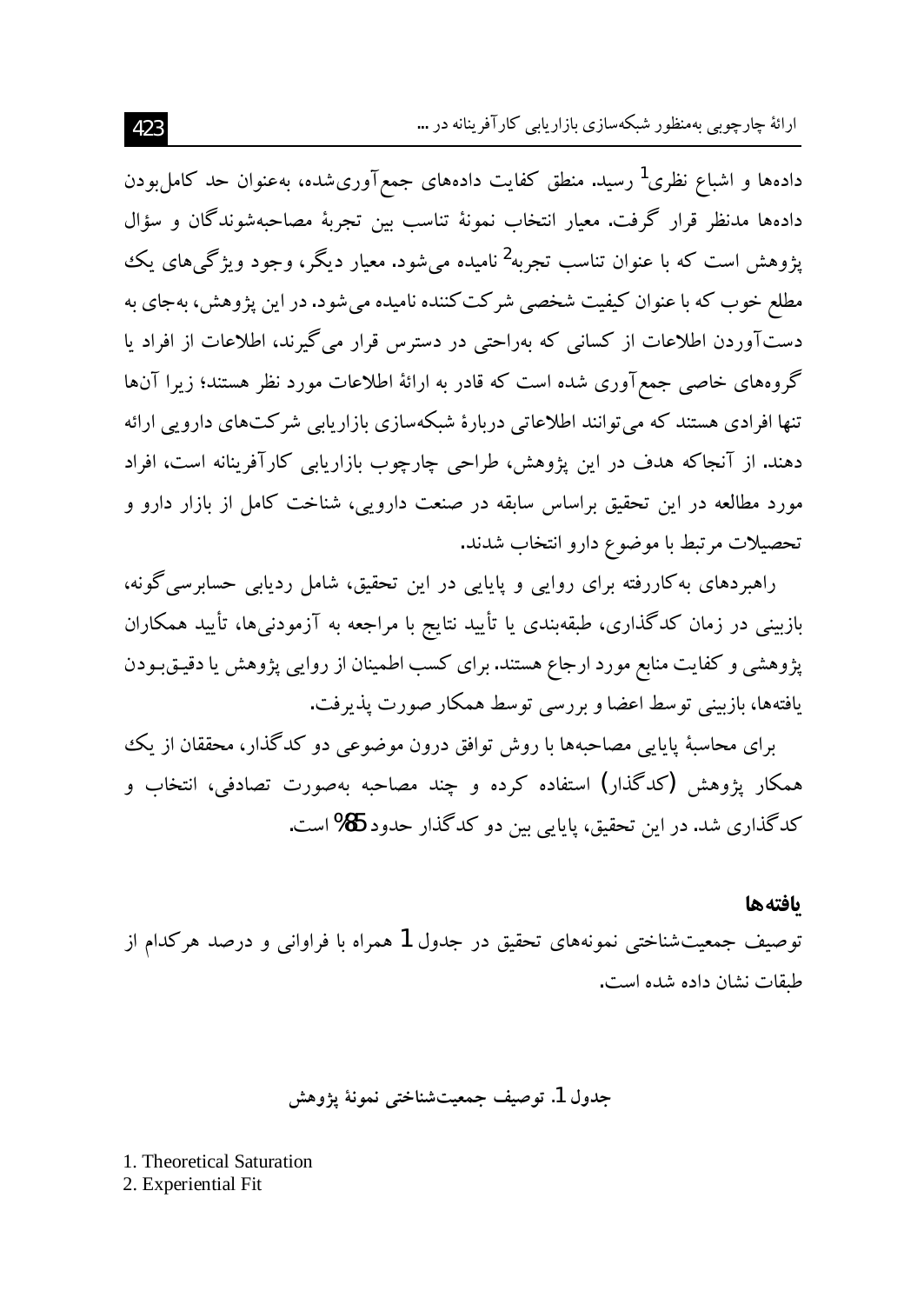فصلنامة توسعه كارآفويني، دورة 10، شمارة 3، ياسز 1396

| درصد | فراواني | سطوح       | متغير     | درصد | فراواني | - سطوح       | متغير |
|------|---------|------------|-----------|------|---------|--------------|-------|
| %75  | O       | دارویی عام | نوع       | %75  |         | مرد          |       |
| %25  | າ       | ار گانیک   | تخصص      | %25  |         | ز ن          | تىسىد |
| %75  | o       | داخا       |           | %25  |         | 20 تا 30 سال |       |
| %25  |         | خارج       | بازار هدف | %37  |         | 31 تا 40 سال | سن    |

در این تحقیق، مصاحبهها با طرح 7 سؤال درمورد «طراحی چارچوب شبکه سازی بازاریابی کارآفرینانه در کســبوکارهای کوچک و متوســط فعال در بخش دارو»صــورت پذیرفتند (مصـــاحبهٔ باز) و همچنین، دو مرحلهٔ کدگذاری باز و محوری به کار گرفته شـــد. پرســـش های مصاحبهها عبارتاند از: به نظر ً شما به صورت تئوري، هزينهٔ مبادله رويكر دهاي ً شبكه سازي به چه شکل می تواند باشد؟ بهنظر شما براساس مدل وابستگی منابع، مدل شبکه سازی چه مؤلفهها و ساختارهایی دارد؟ براساس مدل شبکههای صنعتی، بازیگران شبکهسازی فرایندها کدام و به چه شکلی هستند؟ برا ساس سطح ثبات که یکی از ابعاد ساختاری شبکههای بازاریابی است، شرکت شما به چه میزان این ویژگی را دارا ا ست؟ از نظر ً شما، سطح تراکم که یکی از ابعاد ساختاری شبکههای بازاریابی ا ست چقدر می تواند در موفقیت و تو سعهٔ شبکه مؤثر با شد؟ از نظر شـما رقابت در شـبکهٔ بازاریابی کسـبوکار چه جایگاهی دارد؟ و بهنظر شـما کدامیک از ابعاد این مفهوم در بازاریابی شرکت شما وجود دارد؟

در نتایج حاصل از کدگذاری باز درمجموع، 93کد باز استخراج شد که در کل مصاحبات حدود 117 بار تکر ار شده بودند. در دومین مرحله از یژوهش، کدگذاری محوری انجام گرفته ا ست. کدگذاری محوری شامل حرکت به سوی یک سطح بالاتر از انتزاع و با مشخص کردن روابط و مشخص کردن طبقهٔ اصلی یا سازهای که سایر مفاهیم حول آن می گردند، حاصل می شـــود. محققان در تحقیق انجامشـــده، بعد از بازخوانی مصـــاحبهها و کدگذاری، 101 کد را استخراج کردند. برخی از این دستهها به زمینههای فرعی متعددی تقسیم شـدهاند و از لحاظ میزان اهمیت نیز در بین متخصصان و خبر گان مصاحبه شده، دارای وزنهای متفاوتی بودهاند. نخستین کد محوری بهدستآمده با عنوان هزینهٔ مبادله و تأثیر آن بر شبکهسازی در

کسبوکارهای کوچک و متوسط فعال در صنعت دارو نامگذاری شد. این کد خود به دو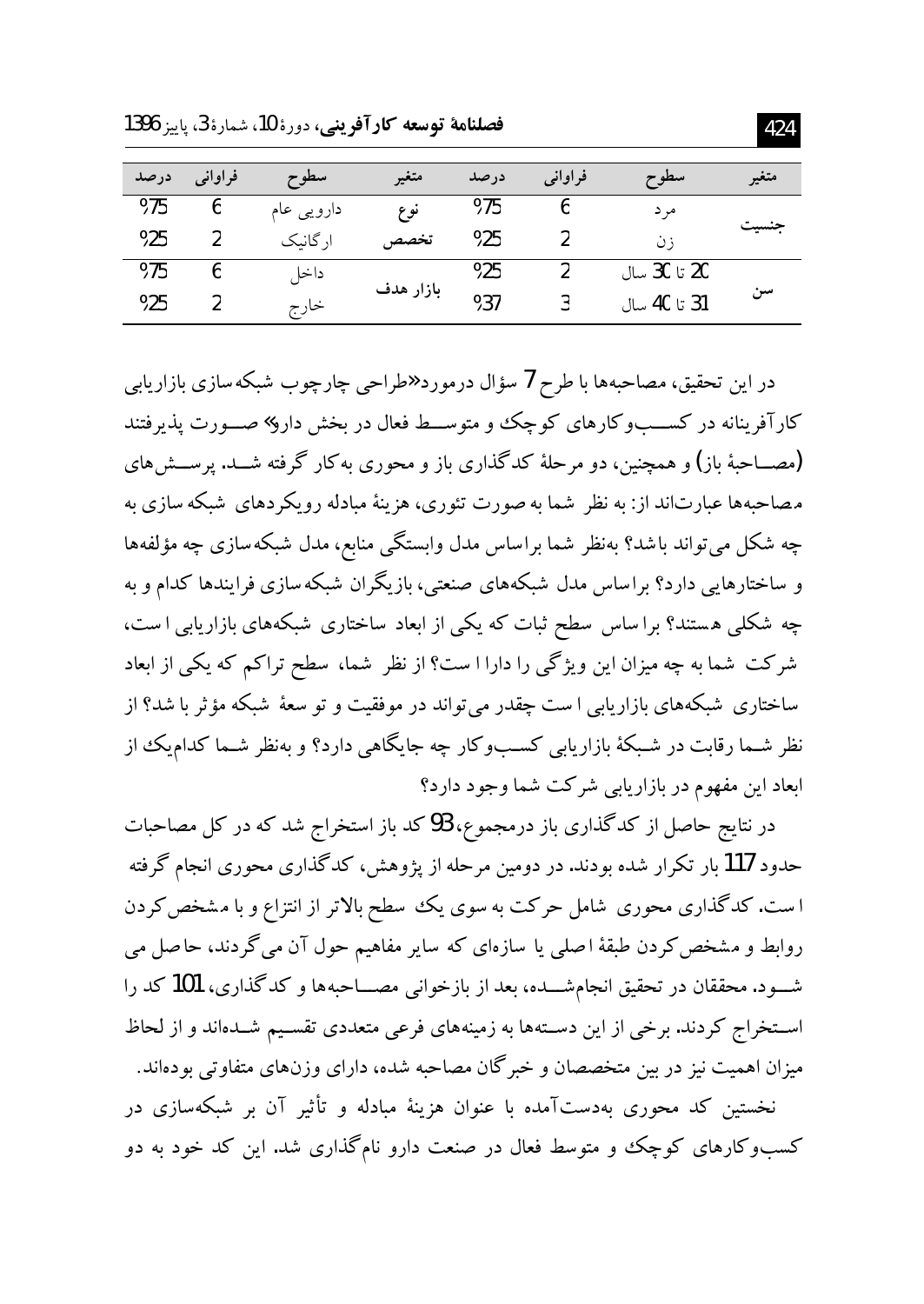زیرمجموعه قابل تقسیم است: الف) قوت شبکهٔ بازاریابی که متشکل از اندازهٔ فعلی، انتظارات نسبت به اندازه در آینده، رقابت پذیری، کیفیت، دسترسی پذیری است. ب) قدرت نسبی شبکهٔ کاربران (تولید، مجری و مصرف کنند)، که آن هم متشکل از تحمیل هزینهٔ زیاد به جامعه در صورت رعایتنشدن استانداردها، تخفیف گرفتن با سازوکار مشارکت و خرید مشترک، تسهیم تجريبات، تقسيم هزينهٔ بازاريابي، حجم زياد خريد، داشتن سبد مشترك، كاهش هزينهٔ تازهواردها، هزينهٔ شكايات، هزينهٔ مديريت ارتباط با مشترى، هزينهٔ تكنولوژي در زنجيرهٔ تأمين، هزينهٔ گزاف در ازاي ارائهٔ محصول باكيفيت، هزينهٔ نبود و ضعف زير ساخت سيستماتيك، هزينهٔ نبود ثبات در تیمهای موفق داروساز، هزینهٔ مبادله بهعنوان یکی از بحرانی ترین قسمتها در سیستم داروی ایران تقسیم شد. کد محوری بعدی با عنوان شبکهٔ صنعتی نامگذاری شده است. کد دوم محوری شناساییشده، با عنوان شبکهٔ صنعتی و تشخیص اجزایی که میتوانند در رفتار شبکهسازی دخالت داشته باشند نامگذاری شد. کد دوم خود به سه زیر مقوله تقسیم شده است: الف) شرکت که متشکل از جایگاه شرکت در بین دیگر شرکتها، دانش بازار، درجهٔ بین|لمللی شدن شركت، الحاق مشترك، تعامل بينالملل، وابستگي مفرط به توزيع كنندگان، واسطههاي بینالمللی داشتن، وابستگی تکنولوژیک، فرایندهای جداگانه، شبکهسازی در داروهای مکمل یا گروههای دارویی، شبکهٔ صنعتی در مسائل کلان و نه خرد، تسهیم دانش؛ ب) دولت که متشکل از زیر مقولههایی به شرح تعهد بازار، قوانین دارویی سدی در مقابل شبکهسازی، مشارکت در تصمیمات کلان، ملزومات قانونی، قوانین دارویی سدی در مقابل شبکهسازی، روابط تولید، روابط توزیع، روابط مصرف، افزایش توازن؛ ج) مشتری که متشکل از زیر مقولههایی به شرح رابطه با مشتری، ماهیت دارو و ارتباط آن با نیاز مشتری و نقاط مشترک در صنعت دارو. کد سوم محوری شناساییشده با عنوان وابستگی منابع نامگذاری شد.

این کد که وابستگی منابع را بهعنوان یکی از مؤلفههای چارچوب شبکهسازی در صنعت داروسازی میداند از زیر مقولههایی به شرح زیر تشکیل شده است؛ تفاوت در نوع وابستگی به عناصر قبل و بعد از خود، سد تأمین مواد اولیه برای شرکتها، سرمایهگذاری مشترک، سد کیفیت مواد اولیه، سرشکن کردن هزینهها، شروع سیکل منابع از کارخانه تولید، عدم بهرهبردن رقبا در صورت داشتن محصول مشترک، مصرف کنندهٔ مشترک. طبقهٔ آخر استخراج شده که با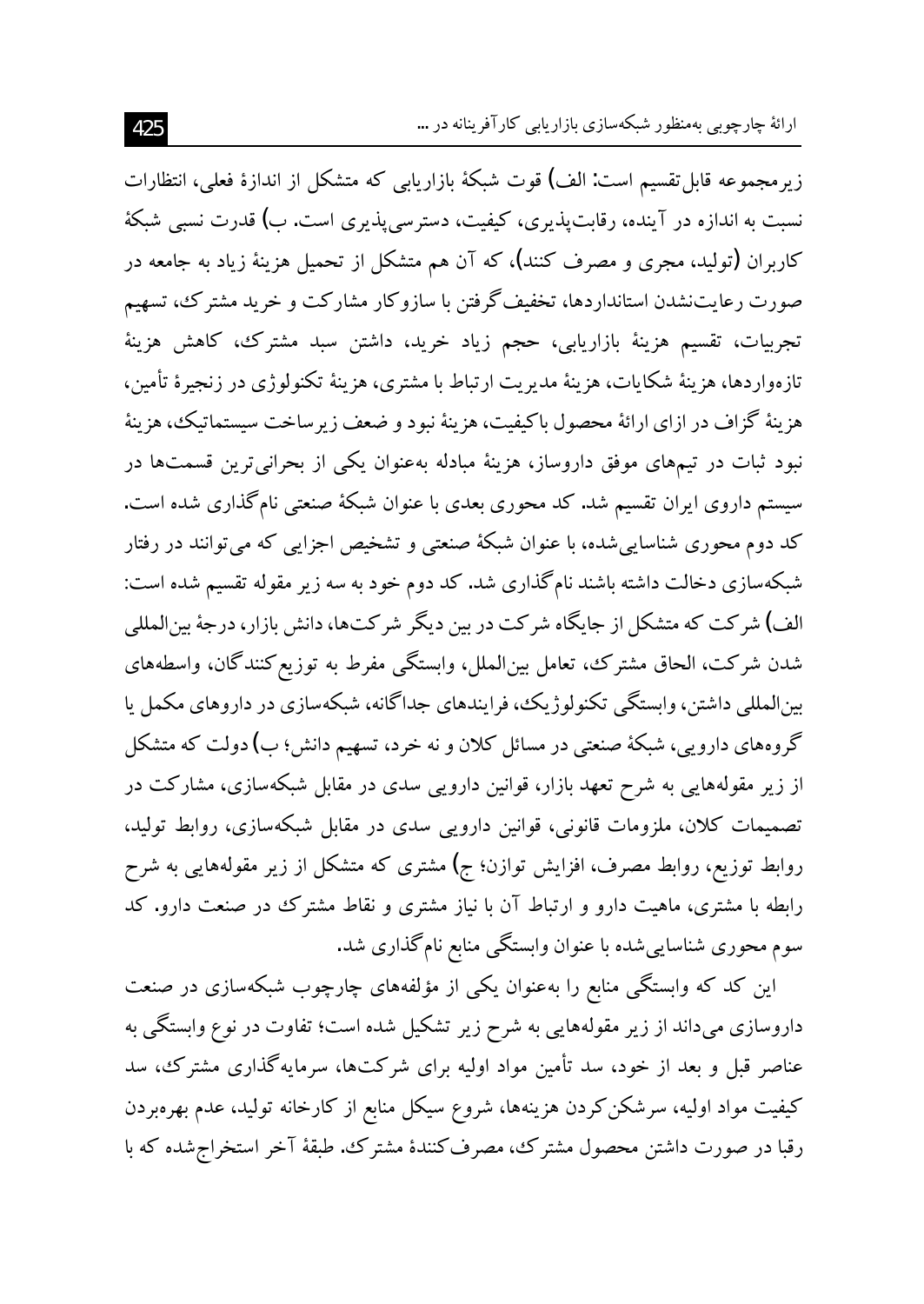عنوان «سایر عوامل» نامگذاری شده است که دربردارندهٔ ویژگیها و شرایطی است که رفتار مبتنی بر شبکهسازی بهویژه سطح ثبات و تراکم را بهطور عمومی دربرمی گیرد و عبارتاند از: ارتباط بین راهبردهای بازاریابی شرکتهای مختلف، ارزش آفرینی، استفاده از ظرفیت تولید بهینه و نه حداکثر آن مشارکت با رقبا، اضافه کردن افراد به شبکه بهجای کاستن از آن، اعتماد متقابل موجب ثبات ساختاري شده است، انتخاب تأمين كنندگاني كه هميشه استاندارد را رعايت می کنند، اهرم کردن منابع، ایجاد اشتراک منافع در صورت مکمل بودن شرکتها، بازارشناسی، بازاریابی مشترک، پدیداریودن فعالیت در کار دارو، پیشگامی، تأثیر سلیقه بر کاهش هزینههای بازاریابی، تجربهٔ راهگشای ثبات، تفاوت در راهبردها، تقسیم بازار با شرکتهای دیگر، ثبات یرسنل، ثبات دارویی، ثبات مدیریتی، خرید مشارکتی محصول با رقیب و کاهش هزینه از آن طریق، داشتن واحدهای باثبات تولید، رقابت، رقابت بهمثابهٔ شمشیر دولیه، رقابت محرک شبکهسازی، رقابت موجب رشد شرکتها، ریسک پذیری، ریسک مالی، ریشهدارشدن تعاملات بهواسطهٔ خصوصی بودن شرکتهای دارویی، ساختار اصلی متفاوت شرکتها، ساختار درست مبتنی بر نقشهٔ راه موفقیتآمیز، سایز بازار، سطح تراکم، سطح ثبات، سود نهایی جداگانه، شبکهسازی و کاهش هزینهٔ حملونقل، عدم تأمین هزینهها، فرصت گرایی، کمک به تازهواردان و شبکهسازی با آنها، کیفیت بهواسطهٔ کار با شرکتهای خارجی، مشارکت تولیدکنندگان بهشرط قرارگیری در یک سبد منبعی، مشتریگرایی، منابع مشترک، نداشتن محصول مشترک، نسبي بودن فعاليتهاي بازاريابي وكاهش هزينهها.

جدول 2 کدهای باز استخراج شده را به همراه منبع کد و نیز دفعات تکرار نشان میدهد. حدود 100 كد اوليهٔ باز از هشت مصاحبهٔ صورت گرفته استخراج شده است.

جدول 2. هزينهٔ مبادله و شبکهسازی

| كد فراگير | تعداد | مأخذ كد | کد تفسیری |
|-----------|-------|---------|-----------|
|           | تک ا, |         |           |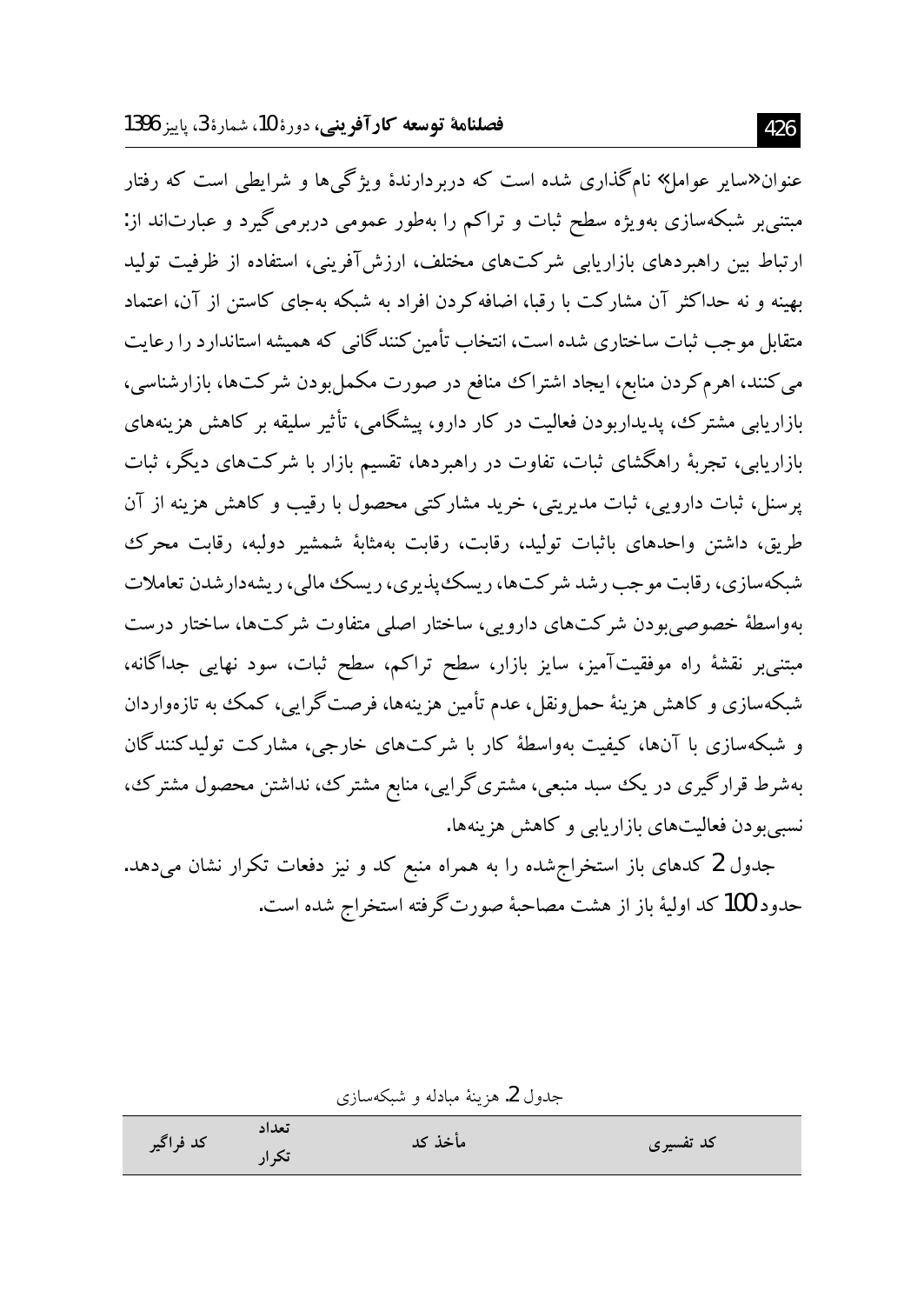ارائهٔ چارچوبی بهمنظور شبکهسازی بازاریابی کارآفرینانه در …

| $\overline{1}$                                  | $A1-A2-A3-A6-A7-A8$           | اندازة فعلى                                                           |
|-------------------------------------------------|-------------------------------|-----------------------------------------------------------------------|
| 6                                               | $A3-A5-A6$                    | انتظارات نسبت بهاندازه در أينده                                       |
| $\overline{3}$                                  | $A1-A2-A7-A8$                 | رقابت پذيري                                                           |
| 15                                              | $A1-A2-A3-A4-A5-A6-A7-$<br>A8 | كىفىت                                                                 |
| 14                                              | A8                            | دسترسىپذيرى                                                           |
|                                                 | A1-A2-A5-A6-A7-A8             | تحميل هزينهٔ زياد به جامعه در                                         |
|                                                 |                               | صورت رعايت نشدن استاندارد                                             |
|                                                 | $A1-A2-A3-A4-A5$              | تخفیفگر فتن با سازوکار مشارکت                                         |
|                                                 |                               | و خرید مشترک                                                          |
| 10                                              | $A3-A4-A5-A6$                 | تسهيم تجربيات                                                         |
| 5                                               | $A1-A2-A3- A7-A8$             | تقسيم هزينهٔ بازاريابي                                                |
| 7                                               | $A1-A2-A3-A4-A5$              | حجم زياد خريد و داشتن سبد<br>مشترک                                    |
| 14                                              | $A1-A2-A3-A4-A5-A6$           | كاهش هزينة تازهواردها                                                 |
| 9                                               | A2-A3-A4-A5-A6-A7             | هزينهٔ تکنولوژی در زنجيرهٔ تأمين                                      |
| 7                                               | $A1-A2-A3-A4-A5-A6-A8$        | هزینهٔ گزاف در ازای ارائهٔ محصول<br>باكيفيت                           |
| 6                                               | A1-A4-A5-A6-A7-A8             | ضعف زيرساخت سيستماتيك                                                 |
| 14                                              | $A1-A2-A3-A4-A5-A6-A7-$<br>A8 | هزينهٔ مبادله بهعنوان يکي از<br>بحراني ترين قسمتها در سيستم<br>دارویی |
| قوت شبكة بازاريابر<br>قدرت<br>نسبى شبكة كاربران | 13<br>10                      | $A1-A2-A3-A4-A5-A6-A7-$                                               |

مرور ادبیات پژوهش نشان داد که همکاری در شبکههای بازاریابی با موضوع رقابت، منافات و مغایرتی ندارد. مواردی مانند پیچیدگی دنیای کسبوکار، تحولات اقتصادی، شدت رقابت، .<br>تکنولوژیهای جدید و سرعت تغییر نیازهای مشتریان، کسبوکارهای کنونی را مجبور ساخته تا به سمت ساختارهای مبتنی بر شبکه روی آورند و از مزایایی مانند رقابت همکارانه بهره گیرند. نمایش گرافیکی خروجی نرمافزار نیز در شکل 1 ارائه شده است.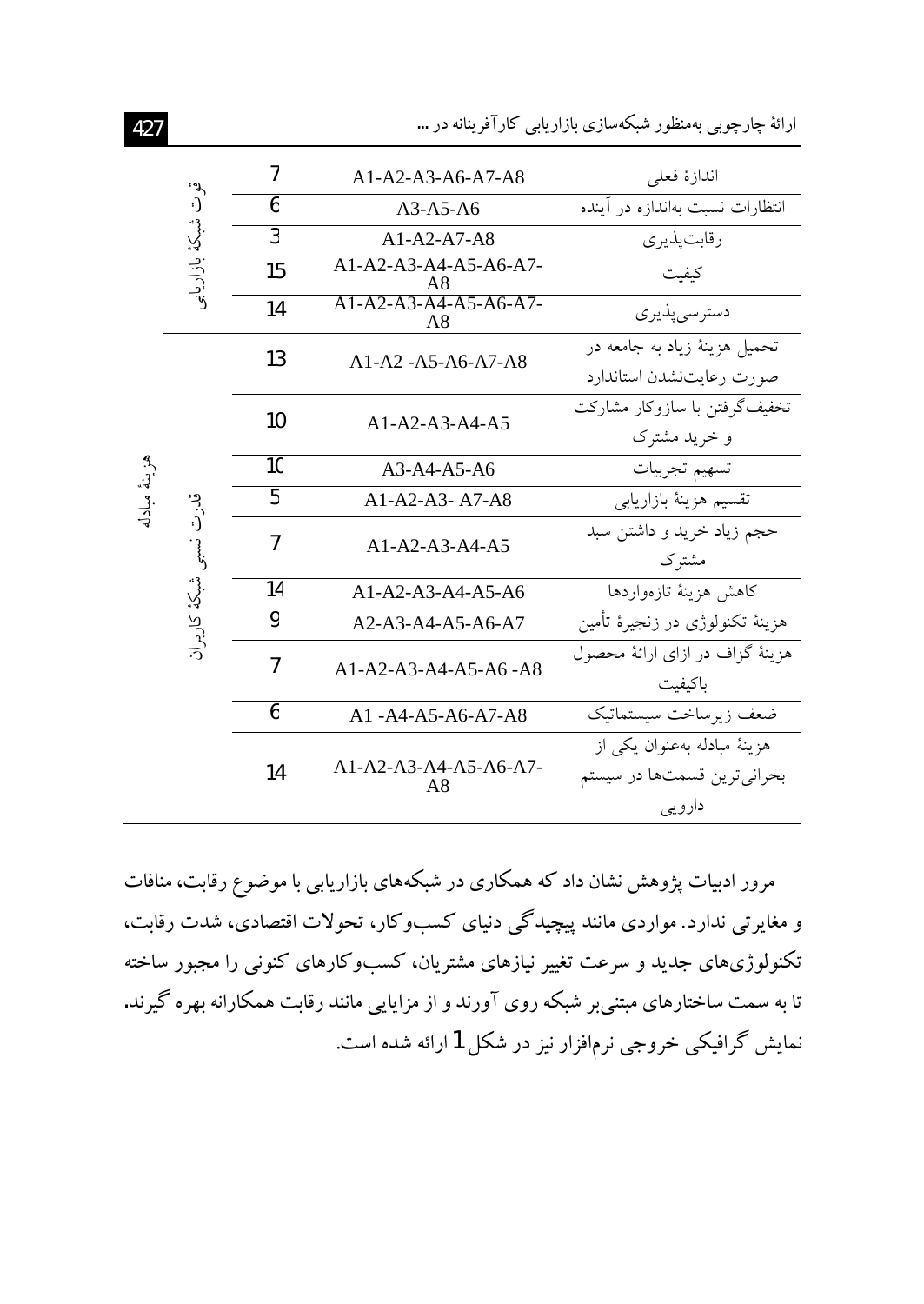

شکل 1. هزینهٔ مبادله و شبکهسازی

در جدول 3 مؤلفههای شبکهٔ صنعتی و چارچوب شبکهسازی نشان داده میشود.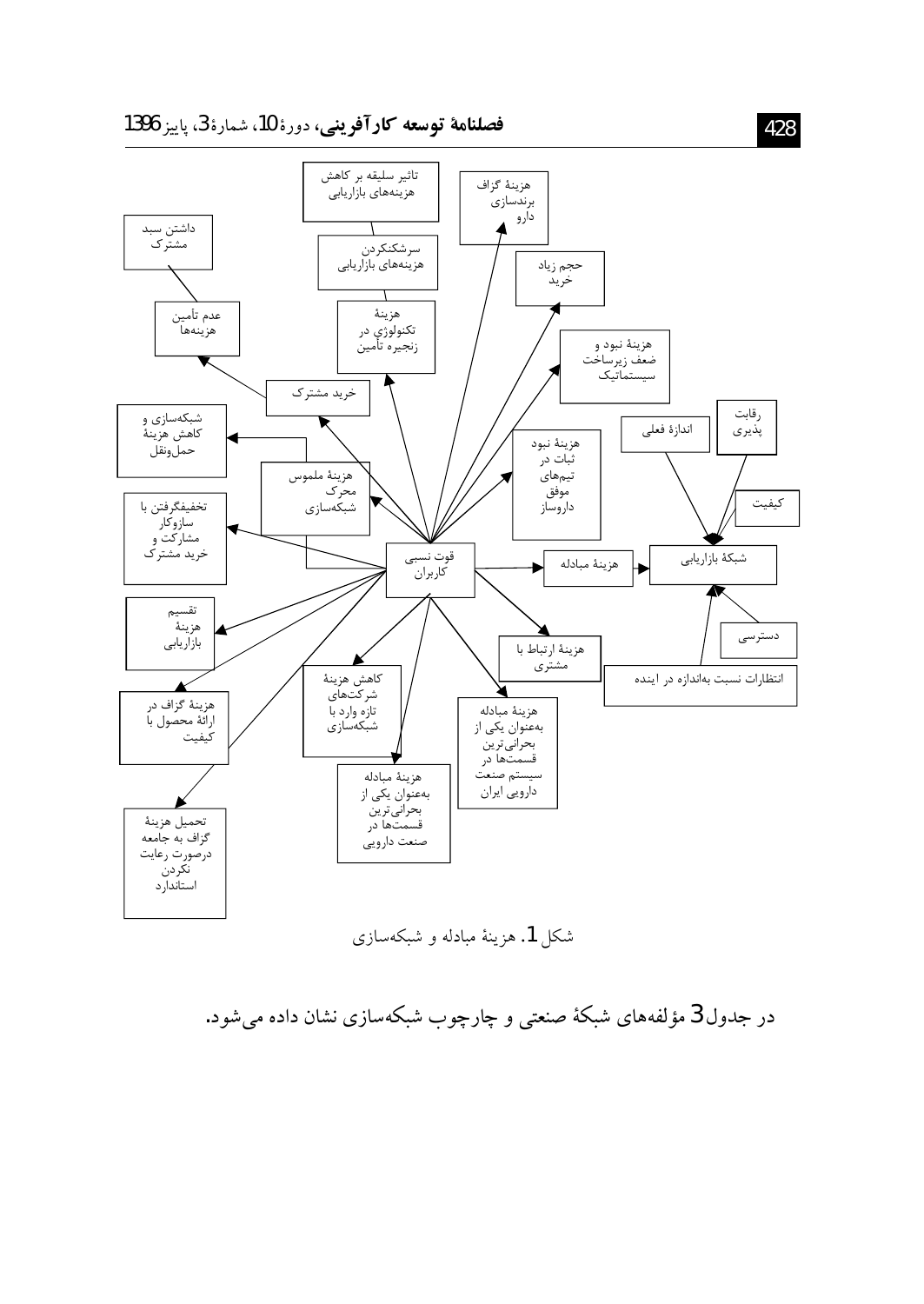ارائهٔ چارچوبی بهمنظور شبکهسازی بازاریابی کارآفرینانه در …

با تمرکز خاص مدلهای بینالمللیشدن بر توسعهٔ دانش داخلی و منابع شرکت، تیکسون وآلسراد<sup>1</sup> (2011)، مفهوم شبکهٔ صنعتی را اتخاذ کردند. این مفهوم، دیدگاهی برای توصیف بین|لمللی شدن در بازارها را ارائه می کند. مطابق این دیدگاه، بین|لمللی شدن شرکت مستلزم ایجاد و توسعهٔ موقعیت شبکه در بازارهای خارجی است. به گفتهٔ طالبی و همکاران (1389)، یکی از ویژگیهای مشترک بین|لمللیشدن شرکتها، فرایند این موضوع طی نوع نگرش اقتصادی و نگرش رفتاری است. نمایش گرافیکی خروجی نرمافزار در شکل 2ارائه شده است.

1. Tykesson and Alserud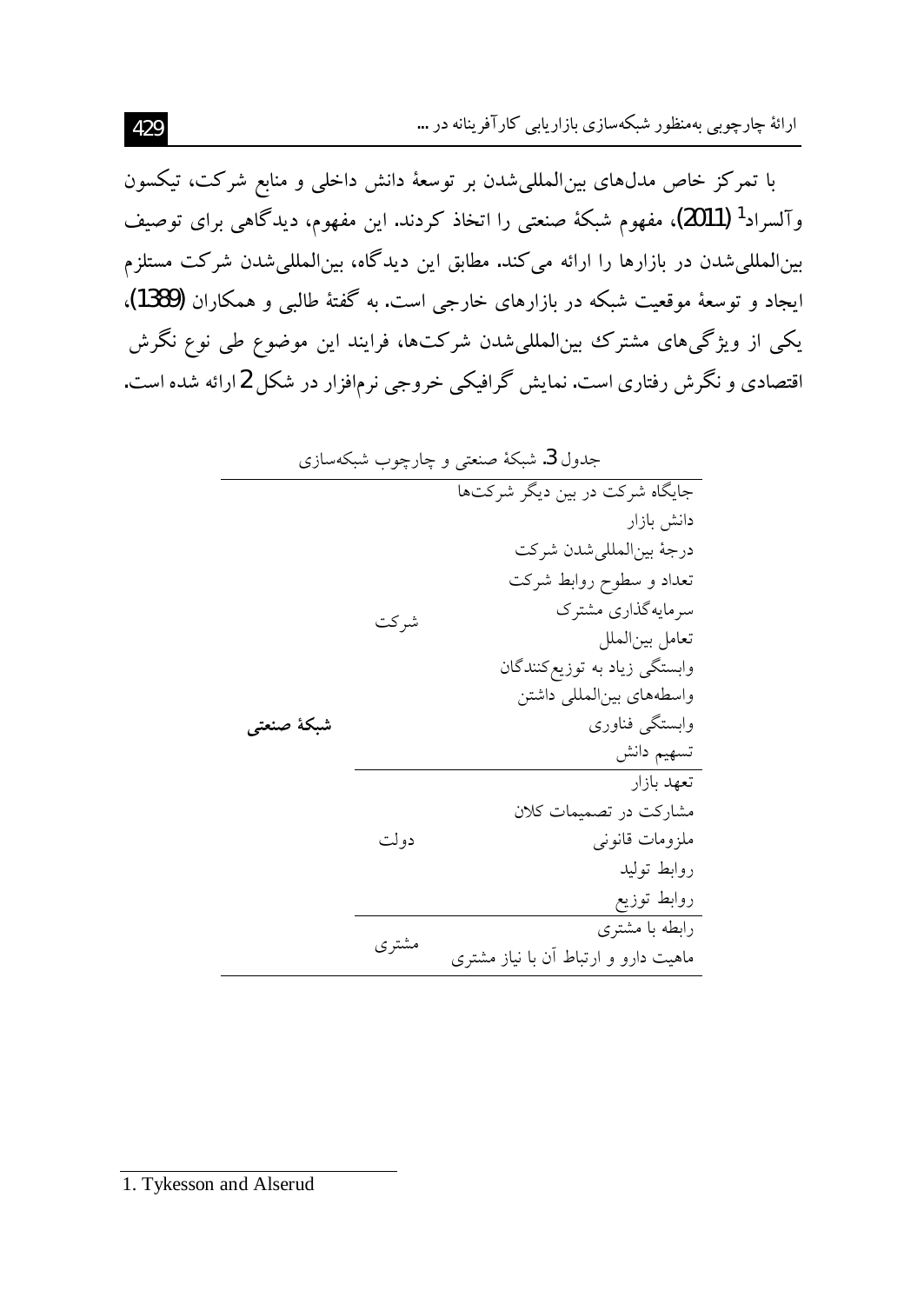



شکل 3. وابستگی منابع و شبکهسازی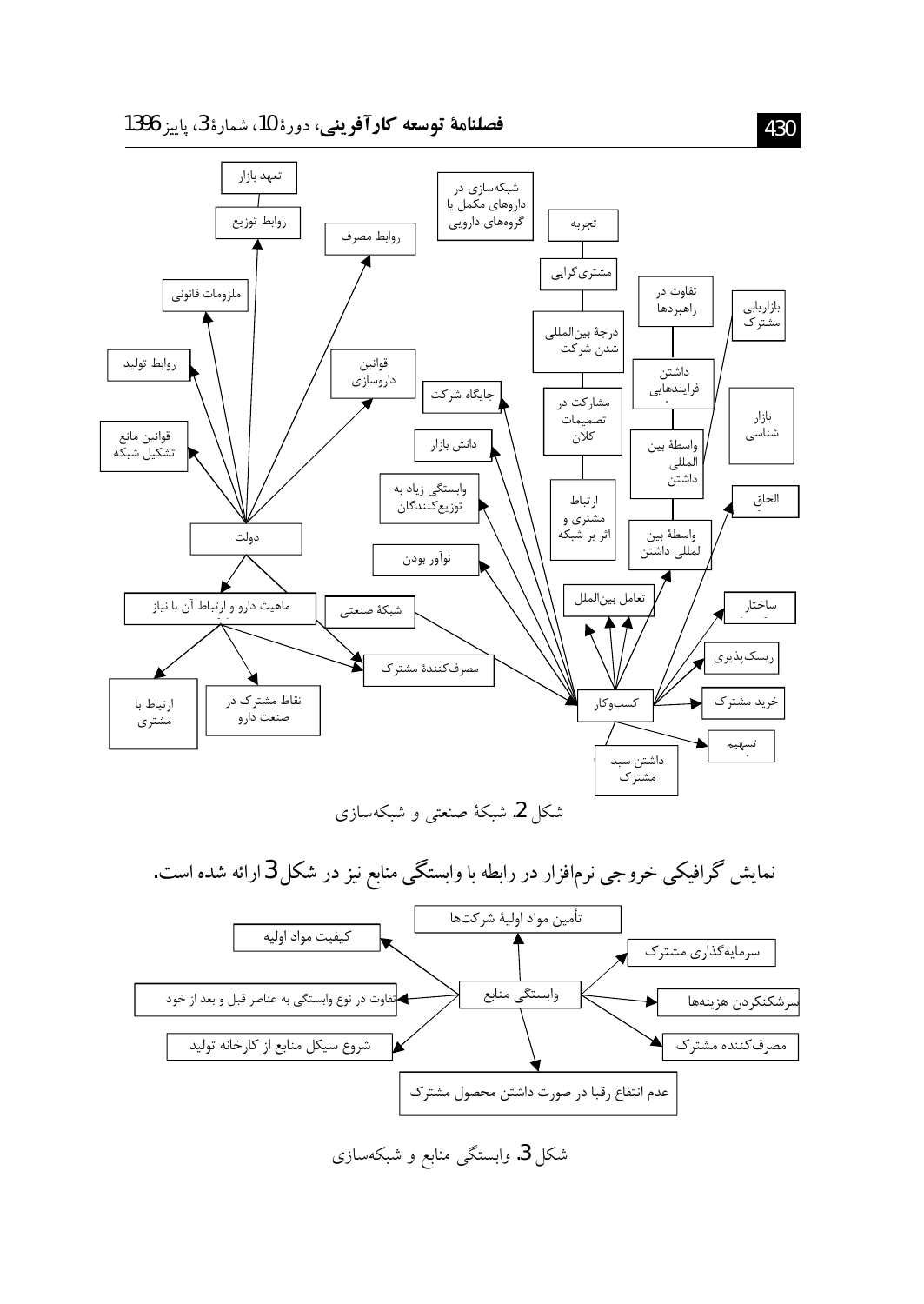

نمایش گرافیکی خروجی نرمافزار در رابطه با سایر عوامل نیز در شکل 4ارائه شده است.

شکل 4. سایر ابعاد شبکهسازی

می توان چارچوب پیشــنهادی چارچوب شــبکهســازی بازاریابی کارآفرینانه را بهصــورت نمودار گرافیکی زیر بیان کرد (شکل 5).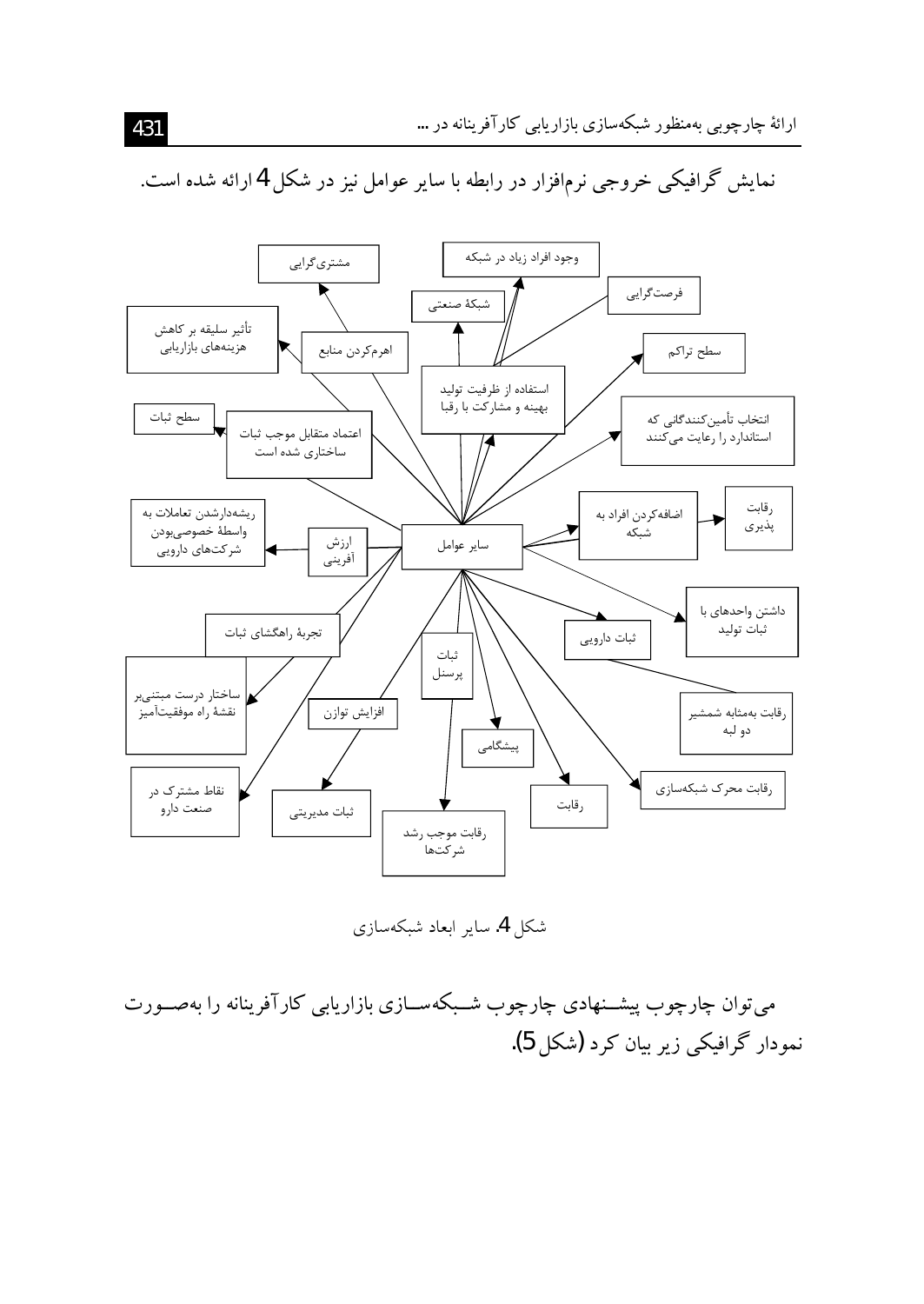

شکل 5. چارچوب نهایی شبکهسازی بازاریابی کارآفرینانه

بحث و نتيجه گيري یکی از ویژگی های کارآفرینان موفق، مهارت و رفتار شبکهسازی است و از این نظر شبکهسازی را باید نوعی مدل رفتاری دانست که متشکل از رفتارهای به هم مرتبط بوده و بهصورت پیوسته است که توسط اشخاص و شرکتها انجام می شود. براساس یافتههای تحقیق، تعریف ما از چارچوب شبکهسازی در بازاریابی مبتنی بر کارآفرینی شرکتهای کوچک و متوسط فعال صنعت دارو بدین صورت قابل بیان است. «ایجاد، حفظ و استفاده از روابط برای تسهیل فعالیتهای مرتبط با شغل اشخاص و شرکتها و بیشینه کردن مزایای آن مبتنی بر رعایت مبانی وابستگی منابع، هزینهٔ مبادله و صنعتی که در آن فعالیت می کنند». میزان شبکهسازی به کمک این مفهوم که شرکتها چه اندازه رفتار شبکهسازی دارند، سنجیده می شود. طبق مصاحبههای انجامگرفته، بهنظر می٫رسد که مدیران بنگاههای کوچک و متوسط فعال در بخش دارو علاوهبر انجام بازاریابی از طریق فعالیتهای ارتباطی عادی خود مانند تعامل و مشارکت در اجتماع، کسبوکار و فعالیتهای تجاری، از طریق شبکهسازی نیز بازاریابی را انجام میدهند و در برخی موارد چارهای جز شبکهسازی ندارند. بازاریابی توسط شبکهسازی از طریق شبکههای ارتباطی شخصی و با کسانی که در گذشته یا حال دارای روابطی با مدیر بودهاند، انجام میشود. بیشتر مصاحبهشوندگان اذعان داشتهاند که صنعت دارو بهشدت وابسته به برخی افراد یا شرکتها و نهادهای خاص است.

از سوی دیگر، نظریهٔ «هزینهٔ مبادله» چارچوبی نظری برای تصمیمگیری این پژوهش فراهم ميآورد. نتيجة اين تحقيق همراستا با تحقيق راكس وهمكاران (2005)، در رابطه با تصميم گيري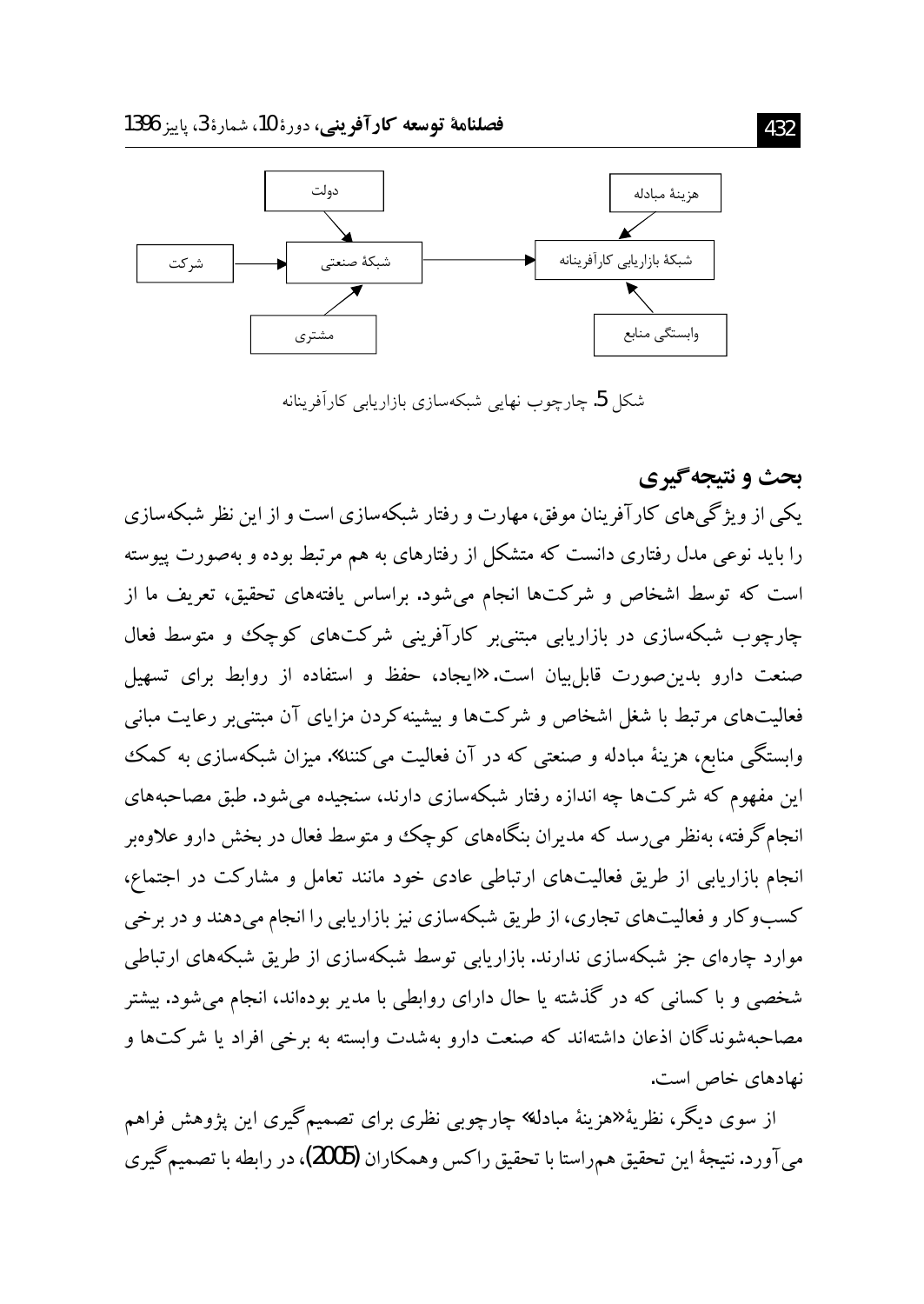دربارهٔ اینکه کدام فعالیتهای زنجیرهٔ ارزش باید درون شرکت انجام یذیرد و کدام فعالیتها در میان رابطهٔ قراردادی برونسپاری و شبکهسازی قرار گیرد، است. هدف اصلی از ارائهٔ این الگو، بهعنوان یکی از عوامل مؤثر بر شبکهسازی تعیین شیوهٔ نظارت بهینه بر رابطهٔ موجود در شبکه است. یافتههای حاصل از پژوهش حاضر، همراستا با مطالعهٔ موزاس (2006) بر این باور است که تمرکز بر کارایی، پتانسیلمهای سازمان را برای تشکیل شبکهٔ ارزش محدود می سازد.

از سوی دیگر، یافتههای حاصل از یژوهش تأکید می کند که شرکتها در بازارهای صنعتی از طریق ارتباطات طولانی مدت به یکدیگر مرتبط هستند و از طریق ایجاد روابط و شبکههای اجتماعی ایجاد و توسعه می یابند. این نتایج نیز تأییدکنندهٔ یافتههای مطالعهٔ طالبی وهمکاران (1389) است که براساس تئوری شبکه اذعان داشتند که کسبوکارها به توسعهٔ تدریجی دانش بازار و نیاز به یادگیری از تعامل با دیگر شرکتها در طی فرایند شبکهسازی احتیاج دارند و موفقیت شرکت در عملیات بین(لمللی، بستگی به شبکهٔ شرکت و موقعیت آن دارد.

.<br>نتایج پژوهش حاضر نشان داد که دو سطح شبکهسازی قابل پیش بینی در صنعت دارو که البته بهنوعی سطوح عمومی شبکهسازی هستند را می توان شبکهسازی نسبت به رقبا و نسبت مشتریان فرض کرد. بیشتر این مدیران ادعا می کنند که شخصیت رقبای خود را می شناسند و در استفاده از کمک و مشاورهٔ آنها تردیدی نمی کنند. همچنین، شرکتهای دارویی مورد بررسی، اهمیت توسعهٔ ارتباطات با طیف گستردهای از مشتریان و توانایی تشکیل رابطه با آنها و حفظ و نگهداری این رابطه را برای موفقیت شرکت تشخیص دادهاند. علاوهبر این، از آنجاکه ایجاد روابط با افراد نسبت به ایجاد روابط با شرکتها بسیار سادهتر است، معمولاً مدیران تلاش زیادی را برای شبکهسازی با مشتریان کنونی و بالقوه انجام داده و سرمایهگذاری فراوانی را در زمینهٔ حفظ روابط خوب با مشتريان خود صورت مي دهند.

از نظر محدودیت این پژوهش، می توان به عدم دسترسی به همهٔ اعضای جامعه، همکاری نکردن برخی از افراد در انجام مصاحبهها و نبود تخصیص زمان از سوی مدیران و مسئولان مربوطه برای همکاری ذکر کرد. از دیگر محدودیتها نیز میتوان به تمرکز بر محدودهٔ جغرافیایی خاص این یژوهش اشاره کرد. يشنهادها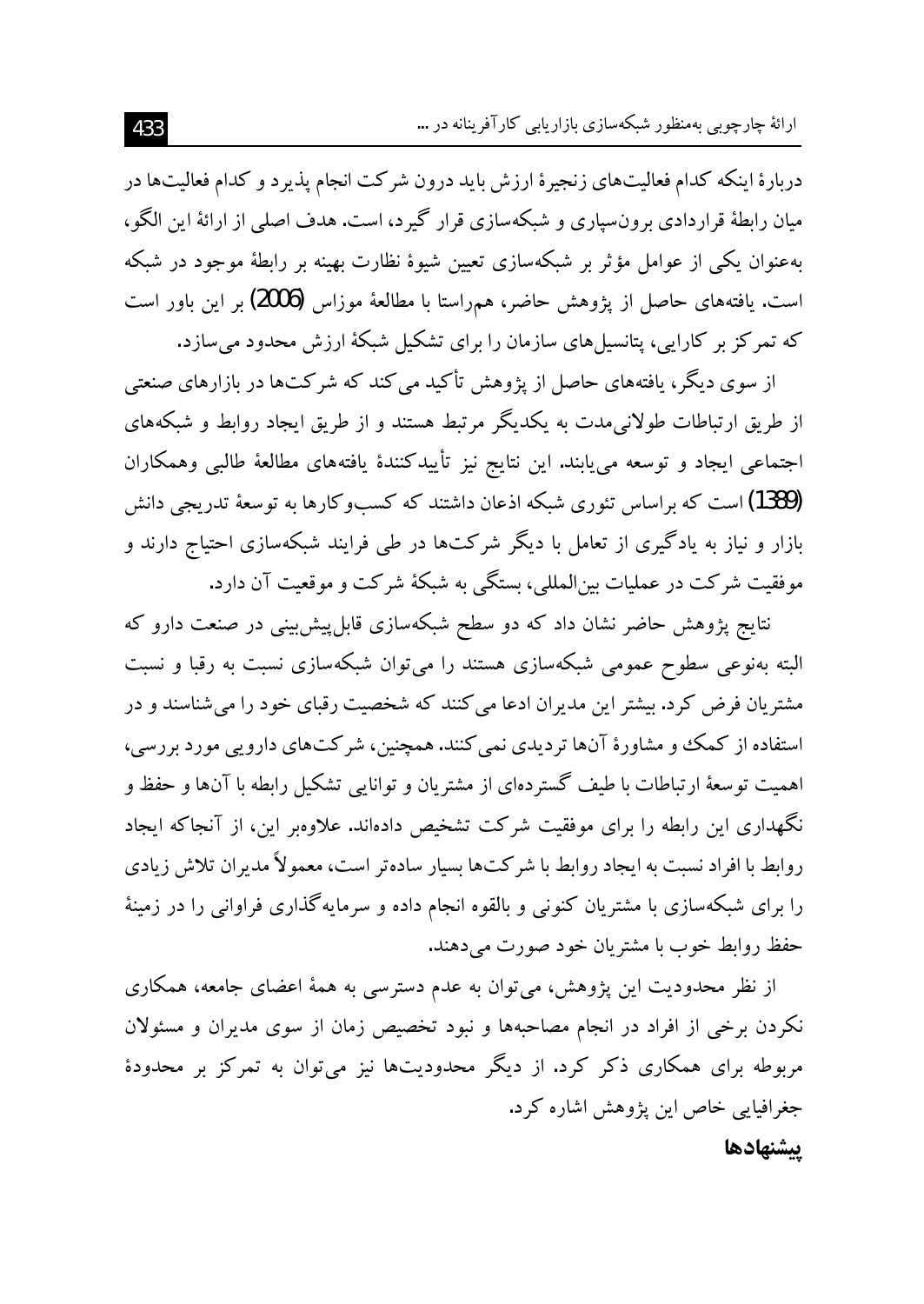با توجه به یافتههای تحقیق، پیشنهادهای زیر از نظر کاربردی و تحقیقات آتی ارائه می شود. ابتدا با توجه به نتایج پژوهش دال بر وجود رابطه بین ارتباطات جدید و شبکهسازی با رفتار کار آفر بنانه و همچنین، با استناد به تئوری وابستگی در رابطه با تشخیص تأثیر منابع بر رفتار کارآفرینانه، پیشنهاد می شود که کارآفرینان شرکتهای داروسازی، توجه و نگاه خاص و عمیقی را بر ایجاد رابطهٔ جدید در شبکههایشان در بازار داشته باشند. نتایج بهدستآمده نشان میردهد که حفظ ارتباطات با شبکهسازی رابطهٔ مثبتی دارد؛ بنابراین، پیشنهاد می شود که مالکان کسبوکارها به حفظ و توسعهٔ روابط خود با دیگران نیز توجه کافی داشته باشند. این امر نیز با توجه به تئوری هزینهٔ مبادله و همچنین، تئوری وابستگی منابع به بهبود و غنای روابط درون شبکه منجر می شود.

همچنین، با توجه به تئوری هزینهٔ مبادله و براساس یافتههای یژوهش مشخص شد که خرید مشترک ملزومات و مواد مصرفی از هزینههای متعدد گمرکی می کاهد. از این رو پیشنهاد می شود که شرکتهای فعال در بخش دارو با شبکهسازی هزینههای خود را کاهش داده و روی کیفیت تمرکز کنند. از آنجاکه قابلیت توسعهٔ محصول در شرکتهای کوچک و متوسط شبکهای، مطلوبتر از شرکتهای کوچک و متوسط مجزا از هم است؛ بنابراین، پیشنهاد می شود که شرکتها بهعنوان مکمل یکدیگر ، آن بخش از محصولاتی را که نیاز به همکاری دارند، توسعهٔ مشترک دهند.

از سوی دیگر،

در ادامه، به محققان پیشنهاد میشود به بررسی نقش تئوری وابستگی منابع بر رفتار مبتنی بر شبکه در بین کارآفرینان صنعت دارو بیر دازند. همچنین، بررسی نقش اجزای تئوری هزینهٔ مبادله در امکان برقراری رفتار، مبتنی بر رفتار شبکهای و مطالعهٔ نقش و جایگاه تئوری شبکهٔ صنعتی در ارتقای روابط و شبکهسازی بین|لمللمی کسبوکارهای فعال در بخش دارو می تواند حوزههای تحقیقاتی مناسبی برای آینده باشد.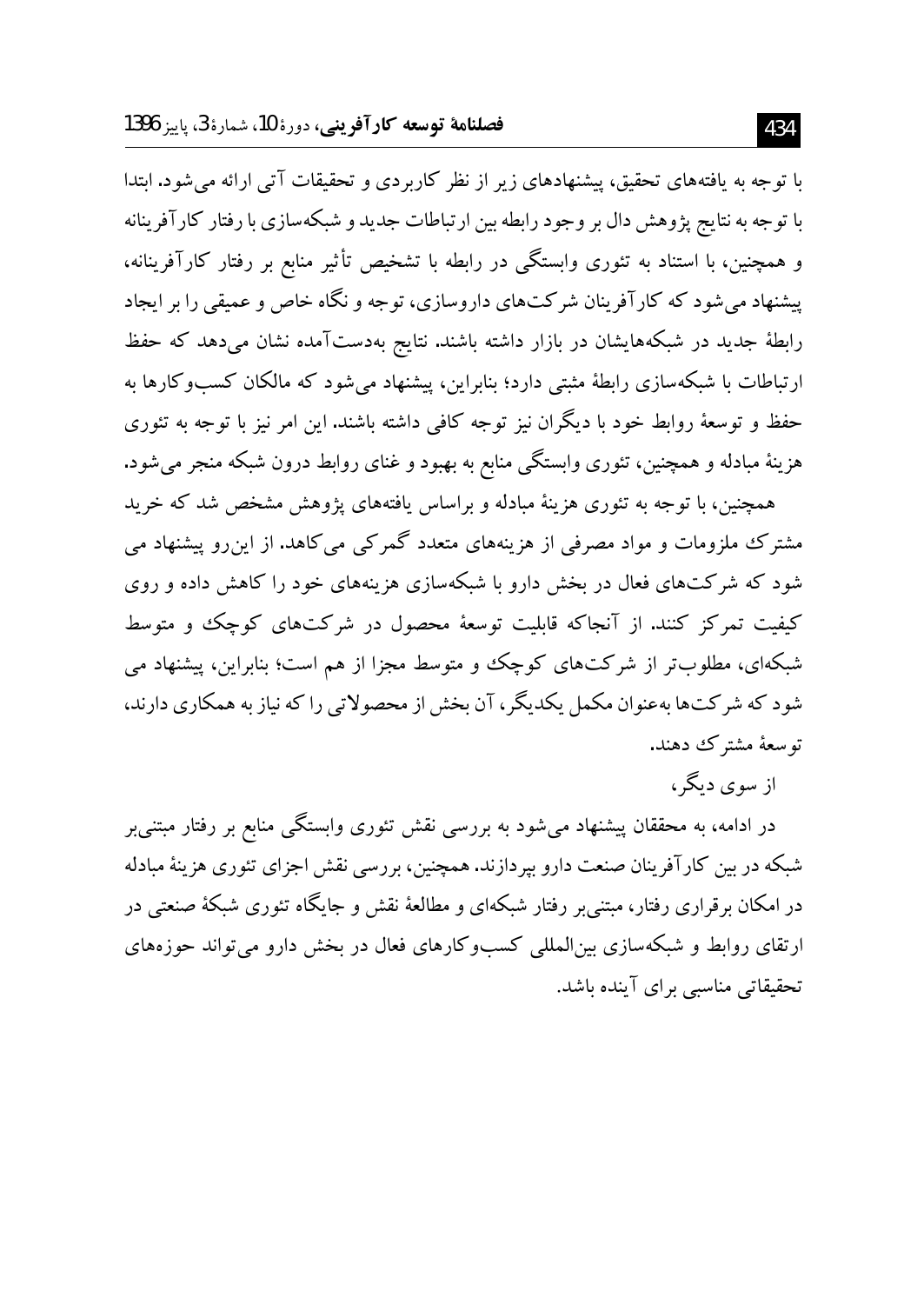$.7 - 24$ : (1) 5

- Anderson, J. C., Håkansson, H. and Johanson, J. (1994). Dyadic Business Relationships within a Business Network Context, The Journal of Marketing, Vol. 6, (No). 3, 1-15.
- Felzensztein, C. and Gimmon, E. (2009). Social Networks and Marketing Cooperation in Entrepreneurial Clusters: An International Comparative Study, Journal of International Entrepreneurship, 7(4), 281-291.
- Franco, M., de Fátima Santos, M., Ramalho, I. and Nunes, C. (2014). An Exploratory Study of Entrepreneurial Marketing in SMEs: The Role of the Founder-Entrepreneur, Journal of Small Business and Enterprise Development, 21(2), 265-283.
- Hallback, J. and Gabrielsson, P. (2013). Entrepreneurial Marketing Strategies During the Growth of International New Ventures Originating in Small and Open Economies, International Business Review, 22(6), 1008-1020.
- Jones, R. and Rowley, J. (2011). Entrepreneurial Marketing in Small Businesses: A Conceptual Exploration, International Small Business Journal, 29(1), 25-36.